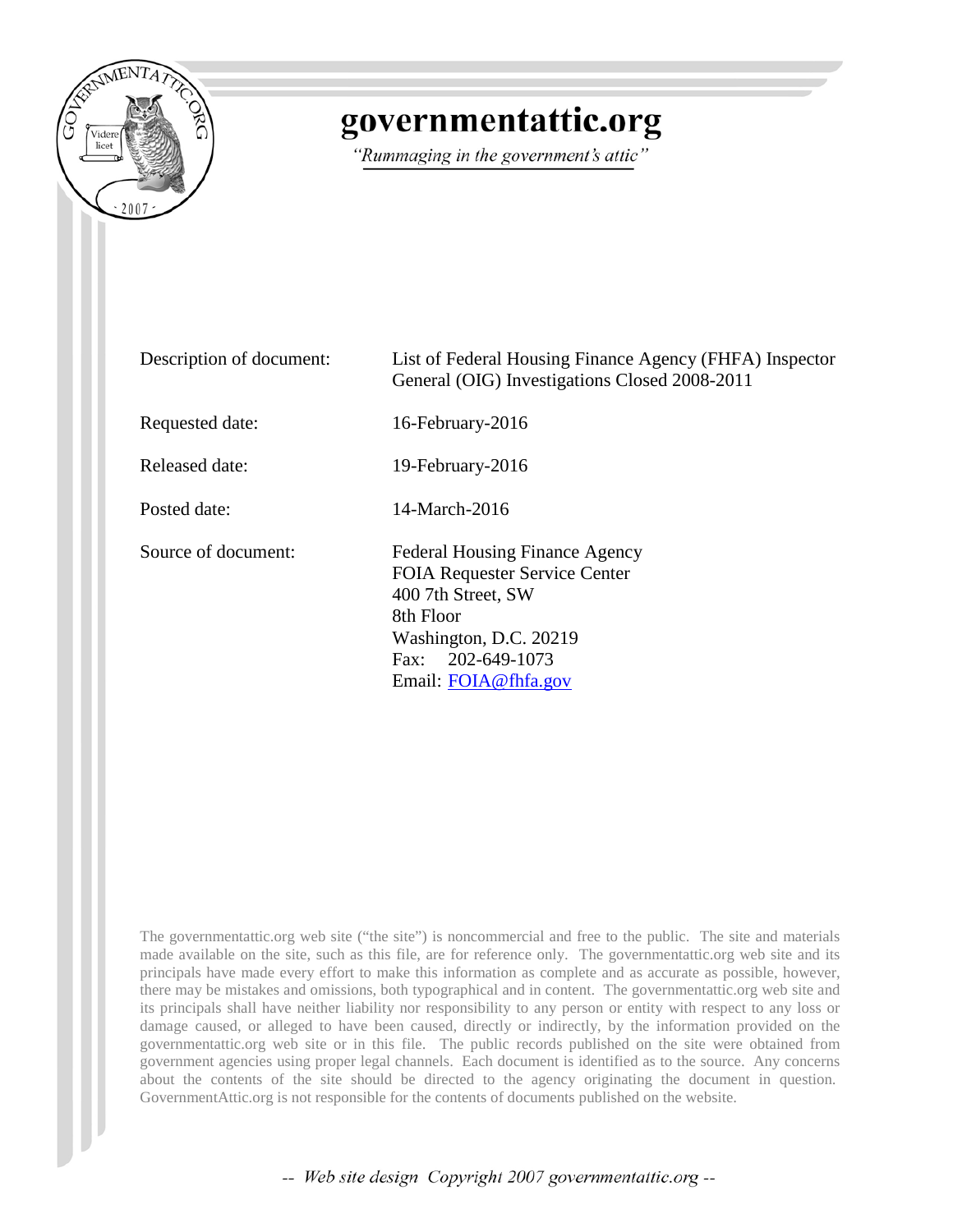

400 7th Street, S.W., Washington DC 20024 February 19, 2016

By Electronic Mail:

RE: Freedom of Information Act

This letter responds to your February 16, 2016 request pursuant to the Freedom of Information Act (FOIA)/Privacy Act (PA), 5 U.S.C. §552, which was forwarded by the Federal Housing Finance Agency (FHFA) and received by the Federal Housing Finance Agency's Office of Inspector General (FHFA-OIG) on February 16, 2016 for separate processing and response in accordance with FHFA's FOIA regulations at 12 C.F.R. Part 1202. Your request has been assigned the tracking number 2016-FOIA-00005 and seeks the following information:

## 1. A copy of the listing or printout of investigations (not audits) closed by FHFA-OIG during calendar years 2008, 2009, 2010, and 2011.

FHFA-OIG has conducted a search and has determined that it possesses a 1 page record responsive to your request. This is attached.

Certain information contained in these records have been exempt and withheld under the following FOIA Exemptions:

 $(b)(7)(C)$ , Permits withholding of records when an unwarranted invasion of personal privacy could reasonably be expected.

This is the final decision on your request. If you believe this decision denies your request in whole or in part, you may appeal it in writing within 30 days, per 12 C.F.R. *§* 1202.9, by writing directly to the FOIA Appeals Officer via electronic mail, mail, delivery service, or facsimile. Your appeal must cite the applicable tracking number(s) for the request(s) you contend to have been denied. Your appeal must include a copy of the request(s) you contend to have been denied, a copy of the decision letter, and a statement of circumstances, reasons, or arguments you believe support disclosure of the requested record(s). Your appeal must also be clearly marked "FOIA Appeal: FHFA-OIG." The electronic mail address is: foia@fhfa.gov. For mail or delivery service, the mailing address is: FOIA Appeals Officer, Federal Housing Finance Agency, 400 7<sup>th</sup> Street, SW, Washington, DC 20024. The facsimile number is: (202) 649-1073.

Sincerely,

Katarina Hake FOIA/Privacy Act Officer